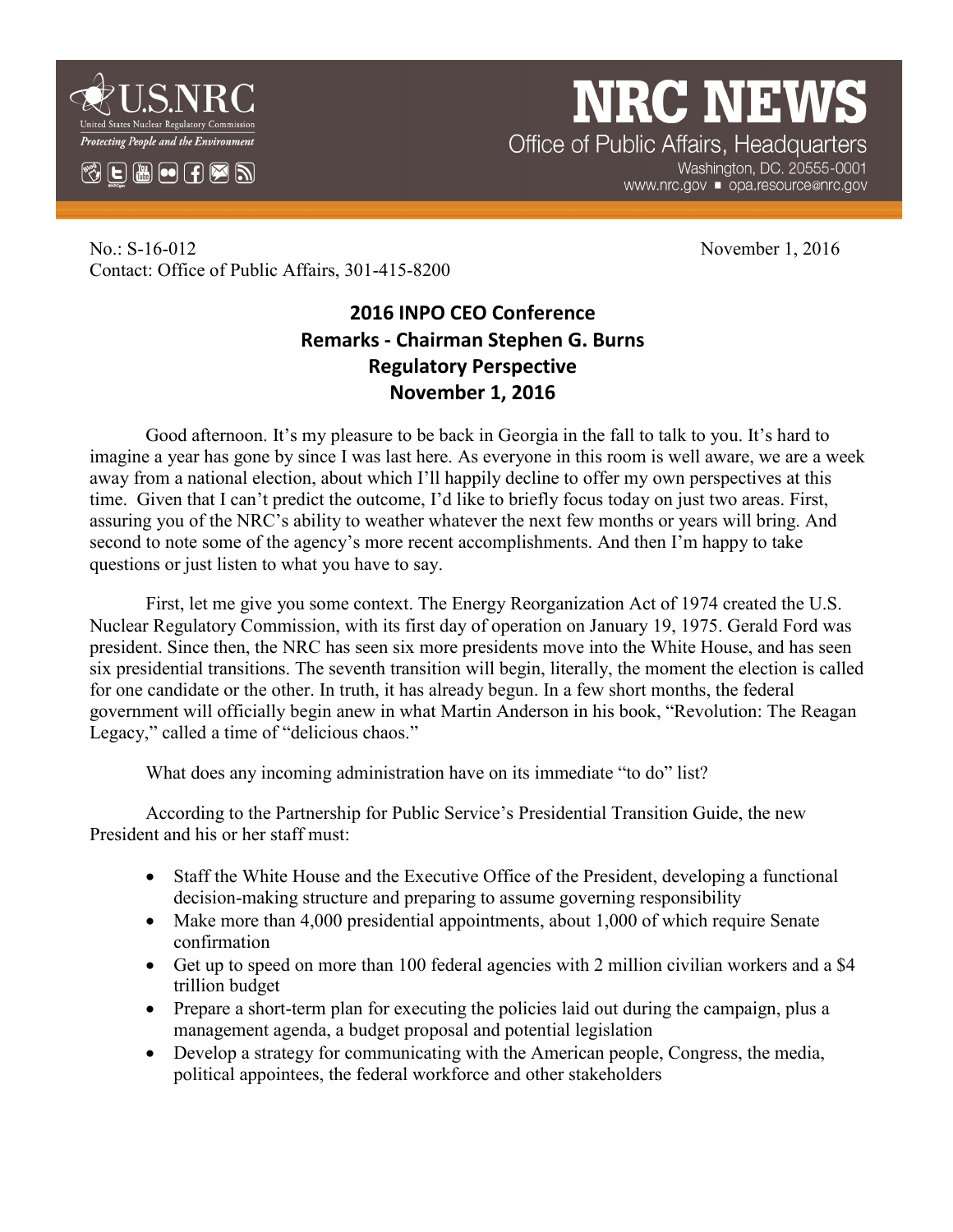Said Chris Lu, who began quietly working on Barack Obama's transition eight years ago, many months before he was first elected, "It's a little bit like planning the D-Day invasion."

So what does this D-Day level planning mean for the NRC and the energy sector and nuclear industry?

There may be several in this room today more qualified than me to opine on that topic. I don't know what the new administration's energy policy agenda actually will be or the specifics of how it will go forward. And I don't know when the Administration's focus will turn to the openings on the NRC Commission – or even on my designation as Chairman. But this I can tell you – and this I can personally promise – the NRC will continue to do its job, as we always have, no matter which party or which President governs from the Oval Office. We were set up to do precisely that. You may recall from my speech last year, that I noted being fortunate enough to be a part of the NRC across much of its history, when significant changes occurred – when plants were being built, when some were abandoned before being finished, when we addressed the lessons learned from TMI and the Fukushima Da'ichi accident. And when we developed a reformed licensing process, when major revisions were made to the ROP, when security became a more pressing focus, when a burst of new plants seemed imminent, and when more plants than anticipated headed toward decommissioning.

And now, I am pleased to be part of the changes – the challenges and the successes – occurring at this very moment. Let me touch on a few examples.

Since I began as Chairman, the Commission has held mandatory hearings, evaluated the staffs' reviews and authorized the issuance of combined licenses for Fermi 3, South Texas Project 3 and 4, and Levy 1 and 2, and a construction permit for the SHINE medical isotope production facility. Since I last was here, the drumbeat for small modular and advanced reactors has gotten louder. Within available resources, the NRC staff is pursuing a multi-part strategy to prepare for efficient and timely reviews of non-light-water reactor technologies. The strategy was presented to the Commission in June and was open for public comment through early September. We expect the final document to be issued by the end of the year – so stay tuned.

The Commission has also approved the commencement of a rulemaking on emergency preparedness for small modular reactors. Even five years later, I guess no recitation of success is complete without talking about lessons learned and implemented since the accident in Japan. The most safety significant enhancements and the physical resources we required for the operating fleet will be largely completed, acquired, integrated or installed by the end of the year. I've had a chance to see what you've done at the more than a dozen sites I've had the opportunity to visit over the past two years. I've also seen firsthand one of your two fully operational national response centers. These are impressive and important improvements.

The NRC's next step is inspecting the work that has been done and ensuring the plants maintain their progress. We're adapting our inspections and other processes to cover these enhancements, and updating our assessment process. We're now incorporating the Fukushima-related work into our ongoing inspection and oversight processes.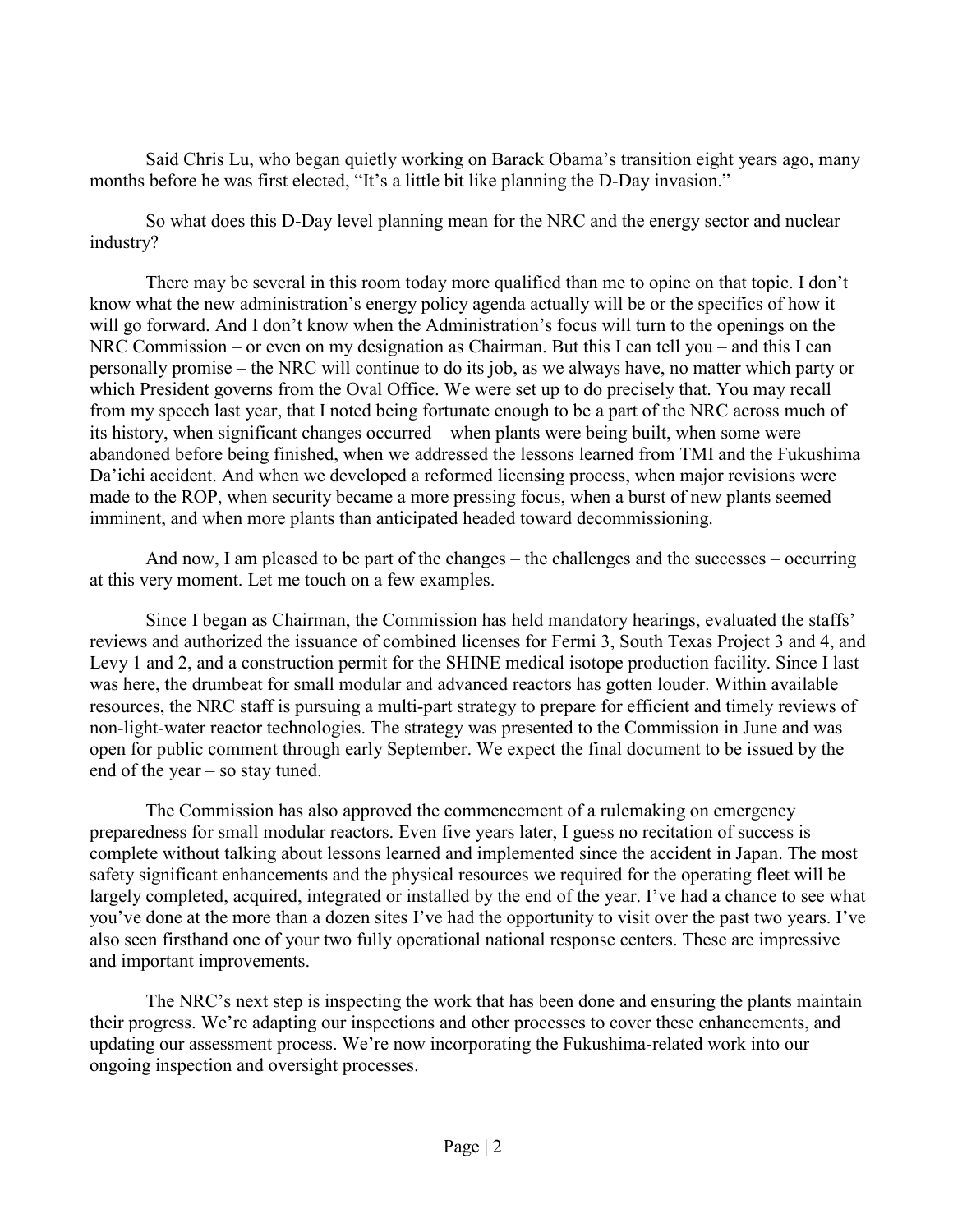In addition, the NRC has concluded that many of the lower-priority lessons learned have already been addressed by other actions and research. The staff is developing a paper with a path forward for resolving the remaining lower-priority recommendations, with plans to deliver it to the Commission by the end of this year.

As I've said before, I firmly believe U.S. plants are better prepared for extreme events now than they were in 2011.

Meanwhile, the Commission has been taking a hard look at overhead resources, especially in the corporate support areas, reducing both FTE and contract dollars. Buy out/early outs have been offered and accepted, the NRC is now in alignment with how other federal agencies treat support costs and we've severely curtailed external hiring.

We set a goal of an FTE ceiling of 3600 by the end of fiscal  $2016$  – Sept. 30th, not counting the OIG. We've already exceeded that goal by some 120 FTE.

Under Project Aim, 19 separate tasks were identified; 16 of which have already been completed. Among other accomplishments, the agency has standardized a number of processes and functions, established several Centers of Expertise, improved transparency related to calculating fees, and developed a re-baselined budget for FY 2017 that reflects reductions of some \$48 million.

It should be noted that Project Aim and other efficiency measures were praised during our July 26 Meeting with Stakeholders, about which I'll speak more in a moment. At that meeting, Maria Korsnick, chief operating officer and soon to be President and CEO of the Nuclear Energy Institute, compared Aim to the industry's own "Delivering the Nuclear Promise." She acknowledged that both initiatives focus on efficiency and effectiveness while keeping a focus on core missions.

As part of the general re-reviewing of how the agency does business, the Commission has taken a particular interest in improving the rulemaking process. As a result, the Commission is involved early in the process to ensure significant resources aren't spent on rulemakings without specific Commission direction. We, the Commission, have also voted to discontinue or defer eight rulemaking activities that were in the early stages of development, and to improve tracking and reporting of rulemaking activities, including redesigning our rulemaking web pages in order to make the process more transparent and comprehensible.

Now let me touch briefly on the status of reactors that have reached the end of their road as far as generating electricity.

Nineteen reactors are currently shut down with six in active decommissioning. The remaining 13 are in SAFSTOR. I'd like to note that 10 power reactor licenses have been terminated after meeting NRC criteria for unrestricted use.

Six reactors have announced they will be shutting down in the next three years, including Fort Calhoun in Nebraska, which ceased operation just last month.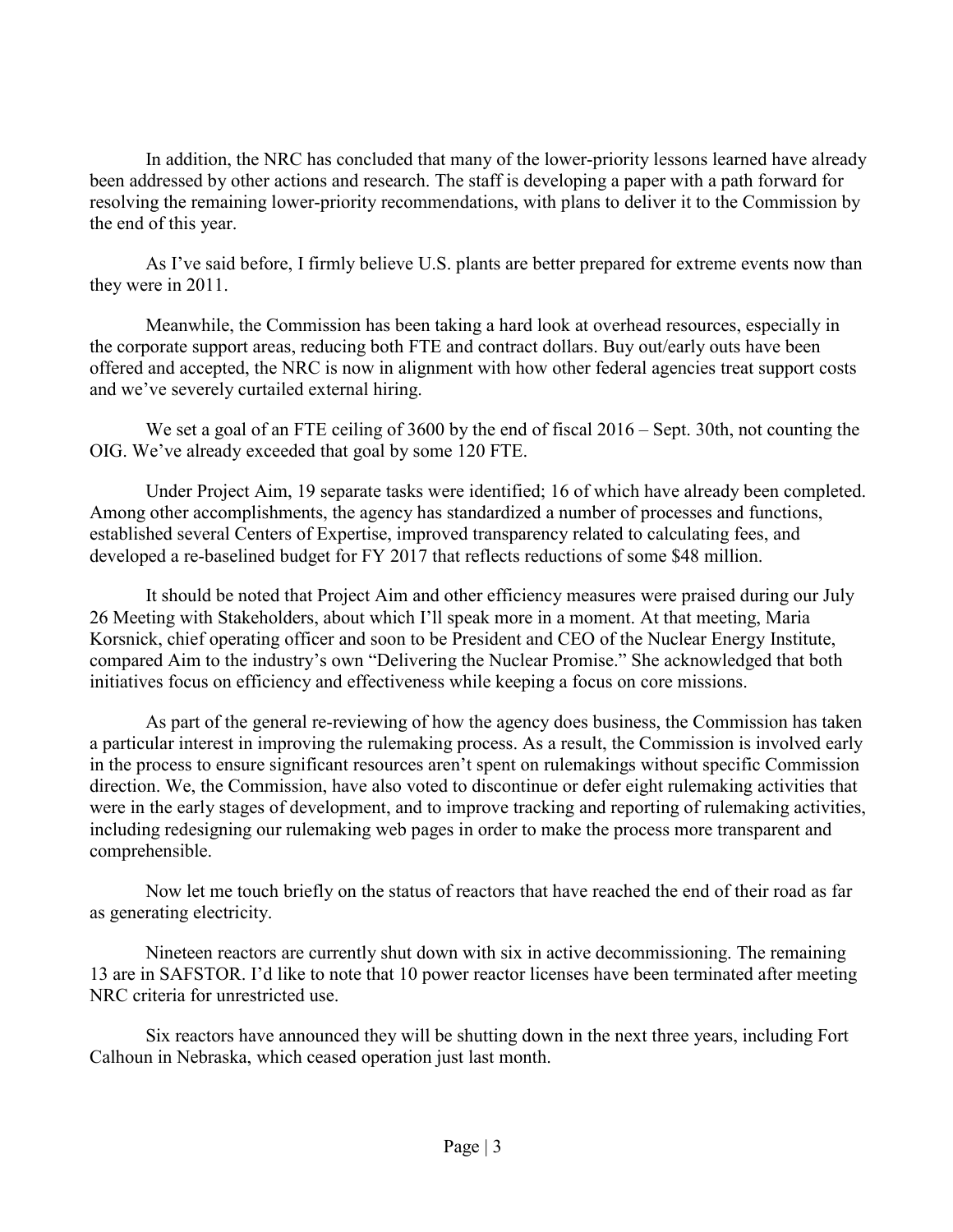It does appear that the FitzPatrick plant is reversing course and may remain operational under different ownership, pending NRC review of the license transfer application.

Reactor decommissioning is – and will remain for some time – a dynamic area for the NRC. In addition to handling the workload inherent in active decommissioning, staff are also embarking on a new rulemaking on the subject with an objective of providing the final rule and final regulatory guidance to the Commission in 2019. The agency is balancing these activities by monitoring priorities and shifting resources, when necessary. Meanwhile, the NRC is adjusting qualification programs to ensure staff have the knowledge and expertise necessary to provide oversight for upcoming decommissioning activities.

As I mentioned a moment ago, we held a well-received and widely attended stakeholder meeting in July. There were some 22 panelists with widely divergent perspectives, including state, tribal, academic, medical, power industry, vendor, labor, and non-governmental organizations, as well as two former members of the Commission. Panelists were encouraged to raise whatever topics were of concern to them.

Quite honestly, and speaking only for myself, I didn't know what to expect. The topics presented were as divergent as the panelists themselves and included risk-informed regulatory activities, safety culture, decommissioning, uranium mining, state and tribal concerns, fuel cycle facility inspections, and diversity employment within the NRC, among other issues.

A paper came to the Commission demonstrating that all of the topics raised had already been covered in various ways by NRC actions or could be addressed with existing efforts. But speaking again only for myself, I felt the meeting ultimately served to enhance my ability to continue to make informed, sometimes nuanced, often technically and administratively complex, decisions. Recent interactions with external stakeholders, coupled with internal discussions, have put a focus on the adequacy and consistency of how we implement the agency's "Backfit Rule."

In June, the Executive Director for Operations tasked the agency's Committee to Review Generic Requirements with assessing backfit requirements and guidance, as well as the adequacy of training on backfit and the effectiveness of our knowledge management as more long-standing staff retire. The Committee will provide the results of their assessment in January. I fully support this activity and look forward to the opportunity to improve our practices in this area.

As you can see, we've done a lot of work. I believe input received during the stakeholder meeting confirmed we are on the right track. For our path forward, in my opinion, the agency must continue to focus on our craft.

You may recall my speech at the RIC this year, when I spoke about the art and science of the "regulatory craft" – a term taken from a book by that title by Malcolm Sparrow. It refers, in my usage, to the desire to find that illusive sweet spot between too much and too little regulation. A large part of that craft involves listening to the opinions of those outside the NRC.

While the NRC is independent, that does not mean we are isolated. We can be independent while still listening and considering the opinions of others. The stakeholder meeting and other